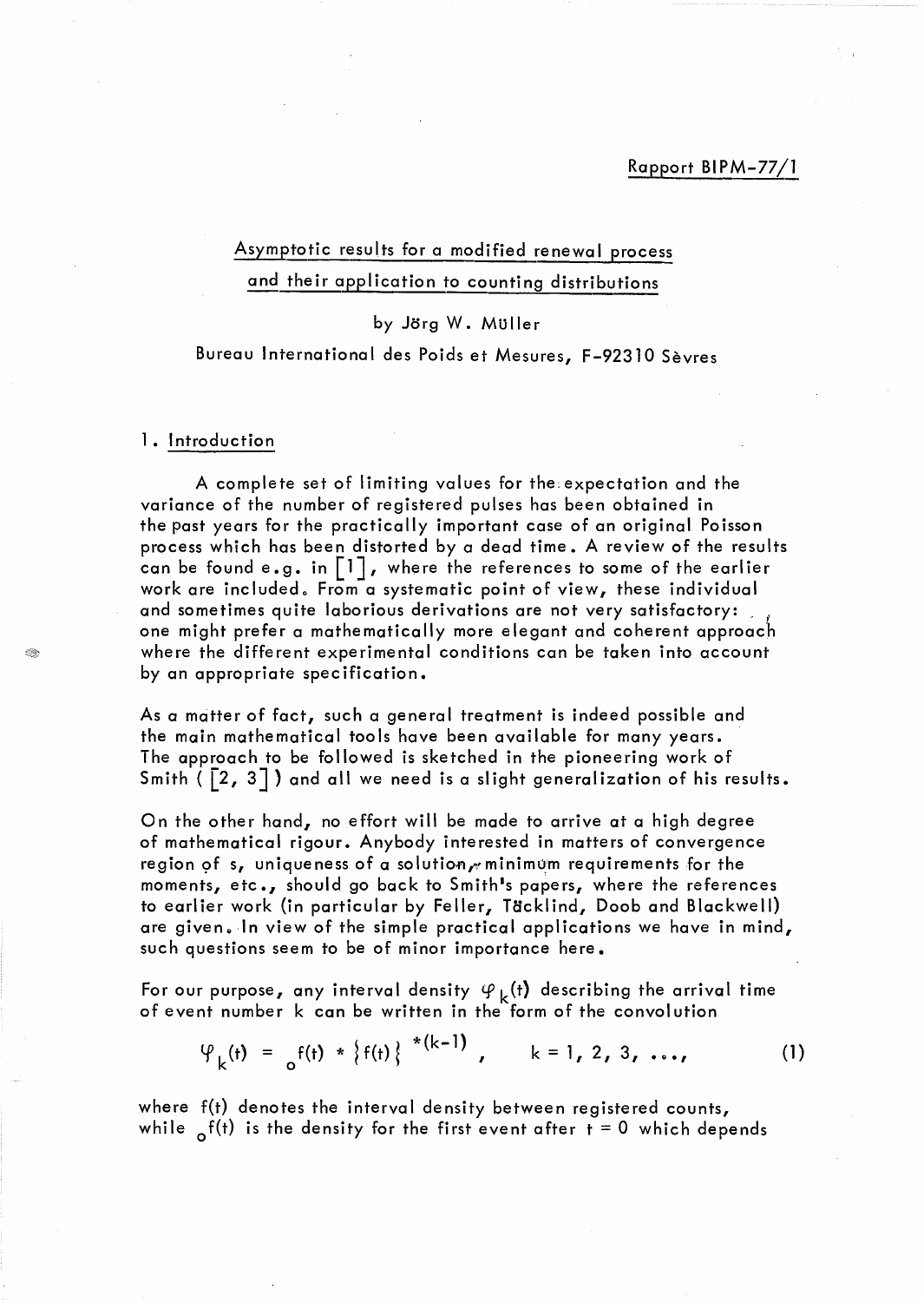on the choice of the time origin. This general case is called a modified renewal process  $\lceil 4 \rceil$  and Table 1 shows how the initial density  $\mathcal{A}(t)$ should be chosen for the usual three experimental counting conditions.

Table 1 - Choice of  $\delta^{f(t)}$  for the different counting processes, and notation for multiple densities\*; f(t) is the interarrival density and  $m_1$  the corresponding mean value of t (see section 3).

| Type of counting process |            | initial density                                                                                    | multiple densities                                                     |
|--------------------------|------------|----------------------------------------------------------------------------------------------------|------------------------------------------------------------------------|
| ordinary process         | $($ or $)$ | f(t)                                                                                               | or $\varphi_k(t) = f_k(t)$                                             |
| equilibrium process      |            | (eq) $\begin{vmatrix} \frac{1}{m_1} \int f(x) dx = g(t) \end{vmatrix}$ eq'(t) = g <sub>k</sub> (t) |                                                                        |
| free counter process     | (fr)       |                                                                                                    | $f(t)\Big _{\mathcal{L}=0} = h(t)$ $\Big _{f_r} \varphi_k(t) = h_k(t)$ |

The cumulative interval densities are defined by

$$
\Phi_{k}(\mathbf{r}) = \int_{0}^{\mathbf{r}} \Psi_{k}(\mathbf{x}) dx \qquad (2)
$$

- f

in the more traditional terminology they correspond to  $F_k(t)$ ,  $G_k(t)$ and  $H_L(t)$  for the processes of Table 1.

The notion of a modified process is thus seen to be sufficiently general to cover all the three practical cases one is normally interested in. Therefore, the basic theoretical developments have to be carried out only once and they can then be adapted to the special needs. This will give us general formulae valid for any ordinary, equilibrium or free counter renewal process. Finally, and in particular, these expressions can be applied to an original Poisson process which has been disturbed by a dead time of either the extended or the non-extended type. These final results will confirm the expressions found previously and are intended to illustrate the usefulness of this unified approach.

<sup>\*</sup> These correspondences are given for the convenience of the reader who is familiar with the usual notation; they will not be used explicitly in what follows.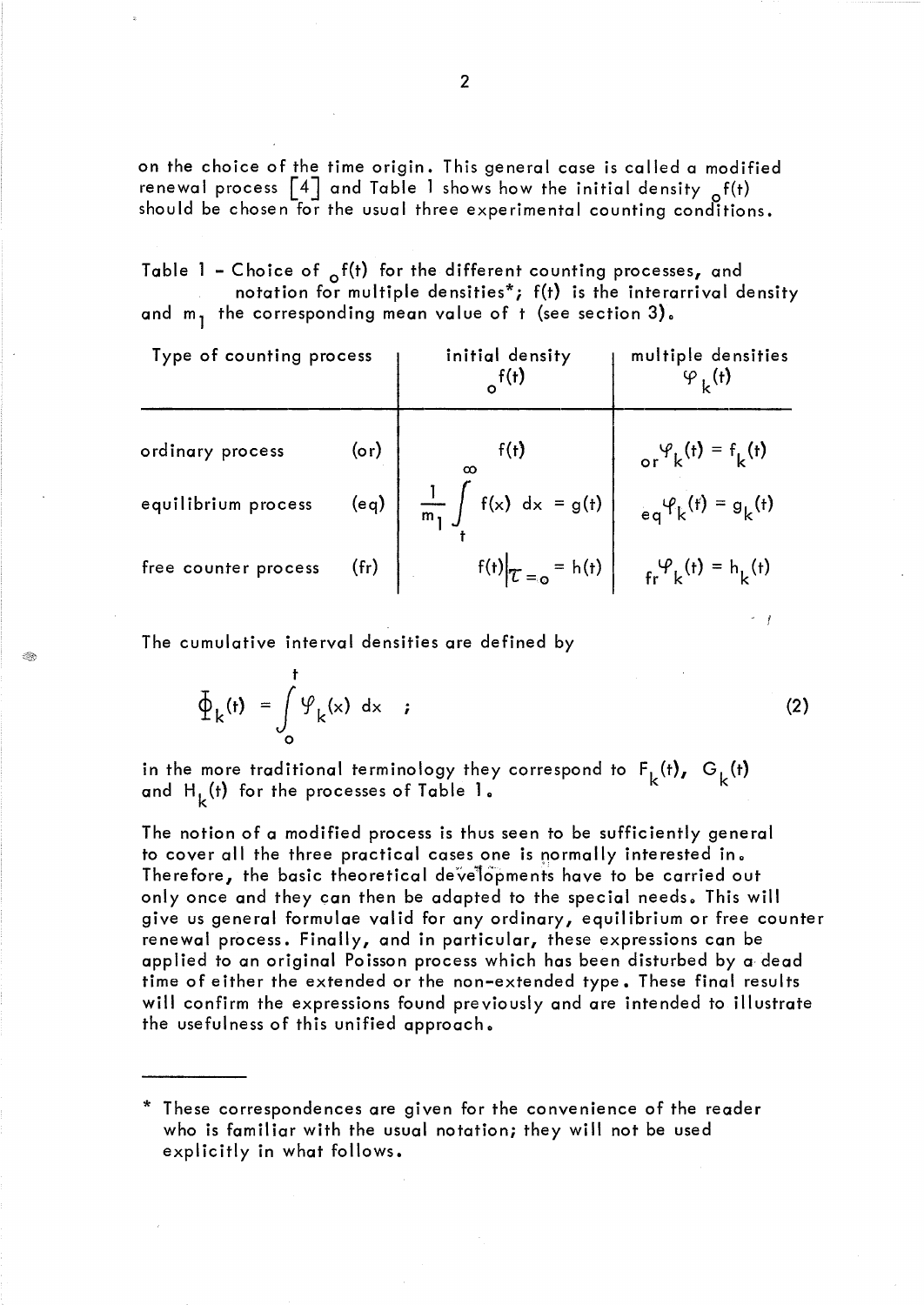#### 2. Some preliminary relations

Let us denote by k the number of pulses counted in a time interval t. The quantities we are mainly interested in are the asymptotic mean value and the variance of k, for which we write k(t) and  $\sigma \tilde{k}(t)$ , respectively. Asymptotic means here that the counting interval t is assumed to be very large compared to, say, the mean distance in time between subsequent counts.

For an integer variable like k it is often mathematically convenient to use factorial moments. Instead of determining directly the usual moments, we prefer to evaluate first the (ordinary) factorial moments  $\Psi_r$  (t) which are defined by the expectation (cf. also Appendix of  $\left[\begin{smallmatrix} 5 \end{smallmatrix}\right]$  )

defined by the expectation (c). also Appendix of [3])  
\n
$$
\Psi_r(t) = E\left\{k_{(r)}\right\},
$$
\n(3)

where  $k_{(r)} \equiv k \ (k-1) \ (k-2) \ldots (k-r+1)$  is a (falling) r-factorial\*.

Both k and  $r \le k$  are positive integers; r is called the order of the moment.

It is readily verified that for the two moments of lowest order we have\*\*

$$
\Psi_1(t) = E\{k\} = \hat{k}(t) = m_1(t),
$$
  

$$
\Psi_2(t) = E\{k (k-1)\} = m_2(t) - m_1(t),
$$

hence  $\hat{k}(t) = \psi_{\text{r}}(t)$  and

❀

$$
\begin{array}{lll}\n\text{Let } & \text{if } & \text{if } & \text{if } \\
\text{if } & \text{if } & \text{if } & \text{if } \\
\text{if } & \text{if } & \text{if } & \text{if } \\
\text{if } & \text{if } & \text{if } & \text{if } \\
\text{if } & \text{if } & \text{if } & \text{if } \\
\text{if } & \text{if } & \text{if } & \text{if } \\
\text{if } & \text{if } & \text{if } & \text{if } \\
\text{if } & \text{if } & \text{if } & \text{if } \\
\text{if } & \text{if } & \text{if } & \text{if } \\
\text{if } & \text{if } & \text{if } & \text{if } \\
\text{if } & \text{if } & \text{if } & \text{if } \\
\text{if } & \text{if } & \text{if } & \text{if } \\
\text{if } & \text{if } & \text{if } & \text{if } \\
\text{if } & \text{if } & \text{if } & \text{if } \\
\text{if } & \text{if } & \text{if } & \text{if } \\
\text{if } & \text{if } & \text{if } & \text{if } \\
\text{if } & \text{if } & \text{if } & \text{if } \\
\text{if } & \text{if } & \text{if } & \text{if } \\
\text{if } & \text{if } & \text{if } & \text{if } \\
\text{if } & \text{if } & \text{if } & \text{if } \\
\text{if } & \text{if } & \text{if } & \text{if } \\
\text{if } & \text{if } & \text{if } & \text{if } \\
\text{if } & \text{if } & \text{if } & \text{if } \\
\text{if } & \text{if } & \text{if } & \text{if } \\
\text{if } & \text{if } & \text{if } & \text{if } \\
\
$$

The (total) probability density 
$$
d(t)
$$
 for all events  $k$ , which is also known as renewal density, is in the general case given by

$$
d(t) \equiv \sum_{j=1}^{\infty} \varphi_j(t) \ . \tag{5}
$$

 $*$  This follows the usual practice. An alternative definition based on the less commonly used "rising" factorials k <sup>(r)</sup>  $\equiv$  k (k+1) (k+2)  $\ldots$  (k+r-1) would also be possible and  $\mathsf{k}^{(2)}$  has in fact been applied by Cox  $\lceil 4 \rceil$ in this context. However, this choice does not seem to provide any additiona 1 advantage.

 $**$  For the definition of the moments  $m_{r}^{(t)}$  see Section 3.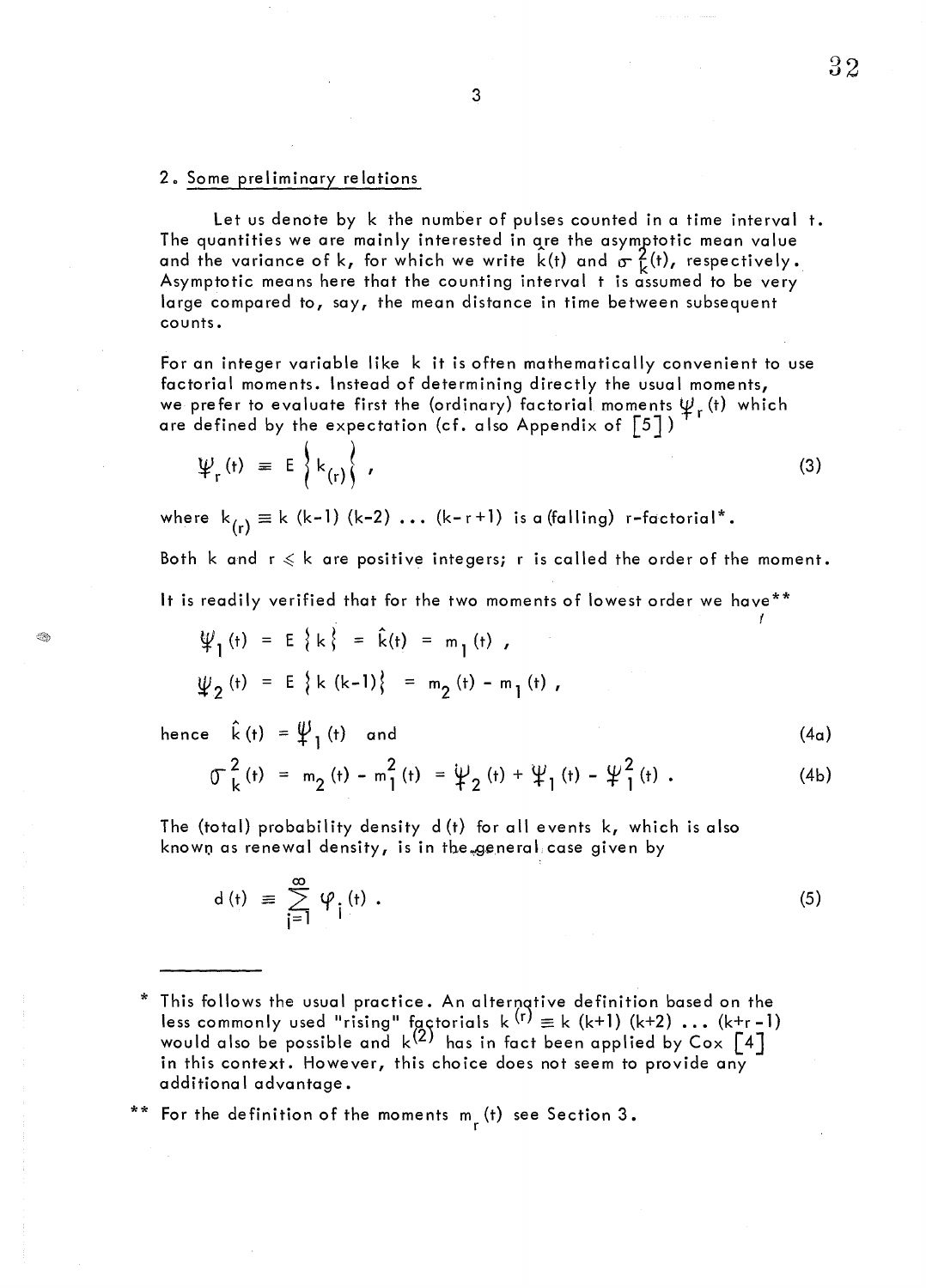The corresponding cumulative density

$$
D(t) \equiv \int_{0}^{t} d(x) dx
$$
 (6)

Q,

is sometimes also called renewal function.

ln order to express the factorial moments defined in (3) in terms of the interval distributions, we need a general relation between the number k of arrivals in a given time interval t and the interval densities  $\varphi_k$  for the arrival of event number k. This is known to be given by (see e.g.  $\lceil 4 \rceil$ )

Prob (k) = 
$$
\int_{0}^{t} \varphi_{k}(x) dx - \int_{0}^{t} \varphi_{k+1}(x) dx
$$
  
=  $\oint_{k}(t) - \oint_{k+1}(t)$  (7)

Therefore, the general expression for the factorial moments can be written as

$$
\Psi_{r}(t) = \sum_{k=0}^{\infty} k_{(r)} \cdot \text{Prob}(k)
$$
\n
$$
= \sum_{k=r}^{\infty} k_{(k-1)} \dots (k-r+1) \left[ \Phi_{k}(t) - \Phi_{k+1}(t) \right]. \tag{8}
$$

y

#### 2. Evaluation of the first two factorial moments

For the determination of the  $e^x$  pectation  $k(t)$  and the variance  $\sigma^2(k)$  of the number of pulses k within the measuring time t, it is sufficient, according to (4), to evaluate  $\psi_1$  (t) and  $\psi_2$  (t). For  $r = 1$  the relation (8) gives immediately

$$
\Psi_1(\mathbf{t}) = \sum_{k=1}^{\infty} k \left[ \Phi_k(\mathbf{t}) - \Phi_{k+1}(\mathbf{t}) \right] = \sum_{k=1}^{\infty} \Phi_k(\mathbf{t}) \quad . \tag{9}
$$

The second factorial moment is obtained likewise as

$$
\Psi_2 \text{ (t)} = \sum_{k=2}^{\infty} k (k-1) \left[ \Phi_k \text{ (t)} - \Phi_{k+1} \text{ (t)} \right]
$$
\n
$$
= 2 \sum_{k=2}^{\infty} (k-1) \Phi_k \text{ (t)} . \tag{10}
$$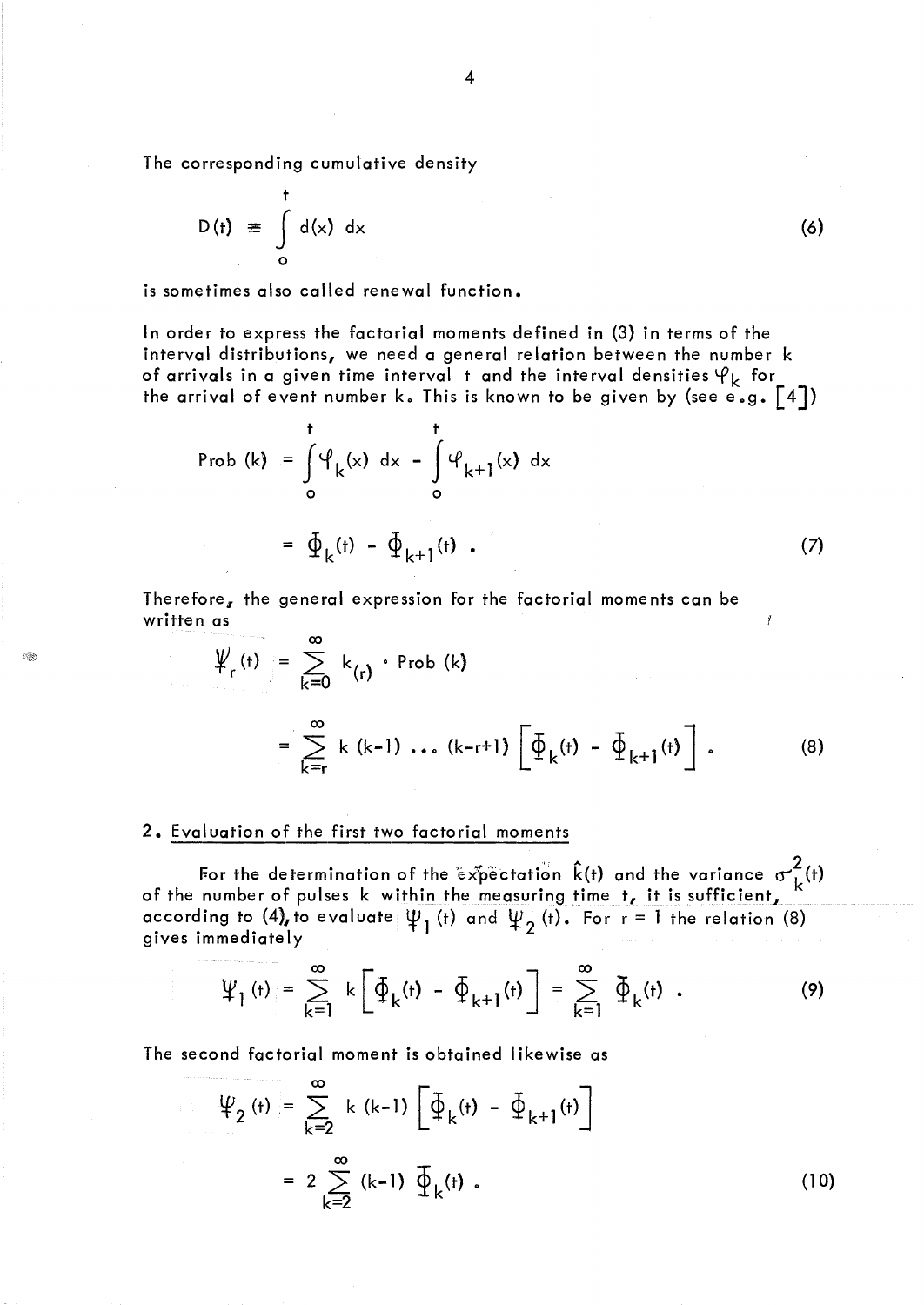As a consequence of (1) it is practical to use in what follows integral transforms where convolutions correspond to simple multiplications. Applying Laplace transforms in the usual way, we can therefore also write

$$
\widetilde{\Psi}_{1}(s) = \frac{1}{s} \sum_{k=1}^{\infty} \widetilde{\Psi}_{k}(s) \qquad \text{and} \qquad (9')
$$

$$
\widetilde{\Psi}_2(s) = \frac{2}{s} \sum_{k=2}^{\infty} (k-1) \cdot \widetilde{\Psi}_k(s) .
$$
 (10<sup>s</sup>)

For the general case of a modified renewal process, the transformed interval density (1) is given by

$$
\widetilde{\varphi}_k(s) = \widetilde{\sigma} \widetilde{f}(s) \cdot [\widetilde{f}(s)]^{k-1} . \qquad (1')
$$

For the first two factorial moments we therefore have for a modified process (m)

$$
\widetilde{\Psi}_{1}(s) = \frac{1}{s} \sum_{k=1}^{\infty} \widetilde{f}(s) \widetilde{[f}(s)]^{k-1}
$$
\n
$$
= \frac{1}{s} \widetilde{f}(s) \sum_{i=0}^{\infty} \widetilde{f}(s)^{i} = \frac{\widetilde{f}(s)}{s \left[1 - \widetilde{f}(s)\right]}
$$
\n
$$
\widetilde{\Psi}_{2}(s) = \frac{2}{s} \sum_{k=2}^{\infty} (k-1) \widetilde{f}(s) \widetilde{[f}(s)]^{k-1}
$$
\n
$$
= \frac{2}{s} \widetilde{f}(s) \sum_{i=1}^{\infty} i \widetilde{f}(s)^{i}
$$
\n
$$
= \frac{2}{s} \cdot \frac{\widetilde{f}(s) \cdot \widetilde{f}(s) \cdot \widetilde{f}(s) \cdot \widetilde{f}(s)}{\left[1 - \widetilde{f}(s)\right]^{2}}.
$$
\n(12)

## 3. Asymptotic values

Í.

As a result of the well-known Tauber theorem which stàtes that

$$
\lim_{t \to \infty} \mathfrak{m} \Psi_{r}(t) = \lim_{s \to \infty} \left[ s \cdot \mathfrak{m} \widetilde{\Psi}_{r}(s) \right], \qquad (13)
$$

limiting values of  $\frac{11}{11}$  (t) for large intervals t can be obtained by expanding the corresponding transform into a power series in s. For this purpose we recall that any transformed density  $\widetilde{f}$  (s) may be written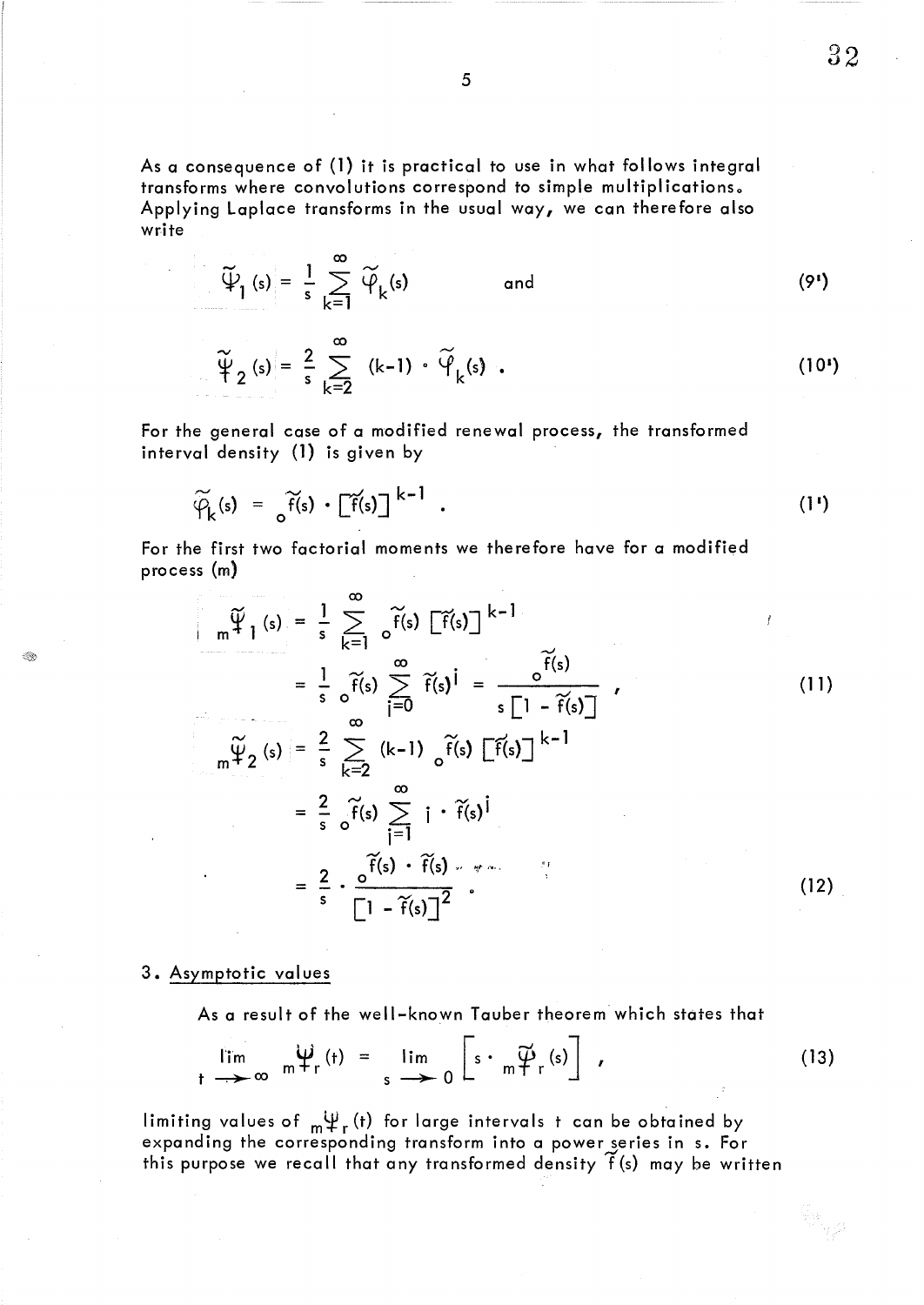in the form

$$
\widetilde{f}(s) \equiv E\{e^{-st}\} = \int_{0}^{\infty} \left[1 - st + \frac{1}{2!} (st)^2 - \frac{1}{3!} (st)^3 + \dots \right] \cdot f(t) dt
$$
  
= 1 - s \cdot m\_1(t) + \frac{1}{2} s^2 \cdot m\_2(t) - \frac{1}{6} s^3 \cdot m\_3(t) \pm \dots, (14a)  
where m\_r(t) \equiv E\{t'\} = \int\_{0}^{\infty} t^r \cdot f(t) dt (14a)

are the ordinary moments of t (of order r).

For the initial density <sub>o</sub>f(t) we put likewise

$$
\delta^{F(s)} = 1 - s \cdot \delta^{m} (t) + \frac{1}{2} s^{2} \cdot \delta^{m} (t) + \cdots
$$
 (14b)

By substituting (14) into (11) we find for a modified process

$$
m\,\widetilde{\Psi}\,1\,(s) = \frac{1 - s \cdot_{o} m_{1} + \frac{1}{2} s^{2} \cdot_{o} m_{2} + \cdots}{s^{2} (m_{1} - \frac{1}{2} s \cdot m_{2} + \cdots)}
$$

which, upon simple dividing, leads to

$$
{}_{m}\widetilde{\psi}_{1}(s) \cong \frac{1}{s^{2}} \frac{1}{m_{1}} + \frac{1}{s} \left( \frac{m_{2} - 2}{2} \frac{m_{1} m_{1}}{n_{1}} \right) . \tag{15}
$$

Since

Q

$$
\left[1-\widetilde{f}(s)\right]^2 = s^2 \left[m_1^2 - s \cdot m_1 m_2 + s_{\nu}^2 \left(\frac{1}{3}m_1 m_3 + \frac{1}{4}m_2^2\right) + \cdots\right],
$$

we get for  $\mathfrak{g}_{\alpha}$  (s) in the same way, but after a somewhat lengthier division,

$$
\overline{m\ddot{\psi}_{2}(s)} = \frac{2}{3} \cdot \frac{(1 - s_{0}m_{1} + \frac{1}{2}s^{2} - m_{2} + \dots)(1 - s_{1} + \frac{1}{2}s^{2} - m_{2} + \dots)}{m_{1}^{2} - s_{1}m_{2} + s^{2}(\frac{1}{3}m_{1}m_{3} + \frac{1}{4}m_{2}^{2}) + \dots}
$$
\n
$$
\approx \frac{2}{3} \cdot \frac{1}{m_{1}^{2}} - \frac{2}{3} \cdot \frac{1}{m_{1}} + \frac{2}{3} \cdot \frac{1}{m_{1}} + \frac{2}{3} \cdot \frac{1}{m_{1}} + \frac{2}{3} \cdot \frac{1}{m_{1}} + \frac{2}{3} \cdot \frac{1}{m_{1}} + \frac{2}{3} \cdot \frac{1}{3} \cdot \frac{1}{3} \cdot \frac{1}{3} + \frac{3}{4} \cdot \frac{m_{2}^{2}}{n_{1}} + \dots
$$
\n(16)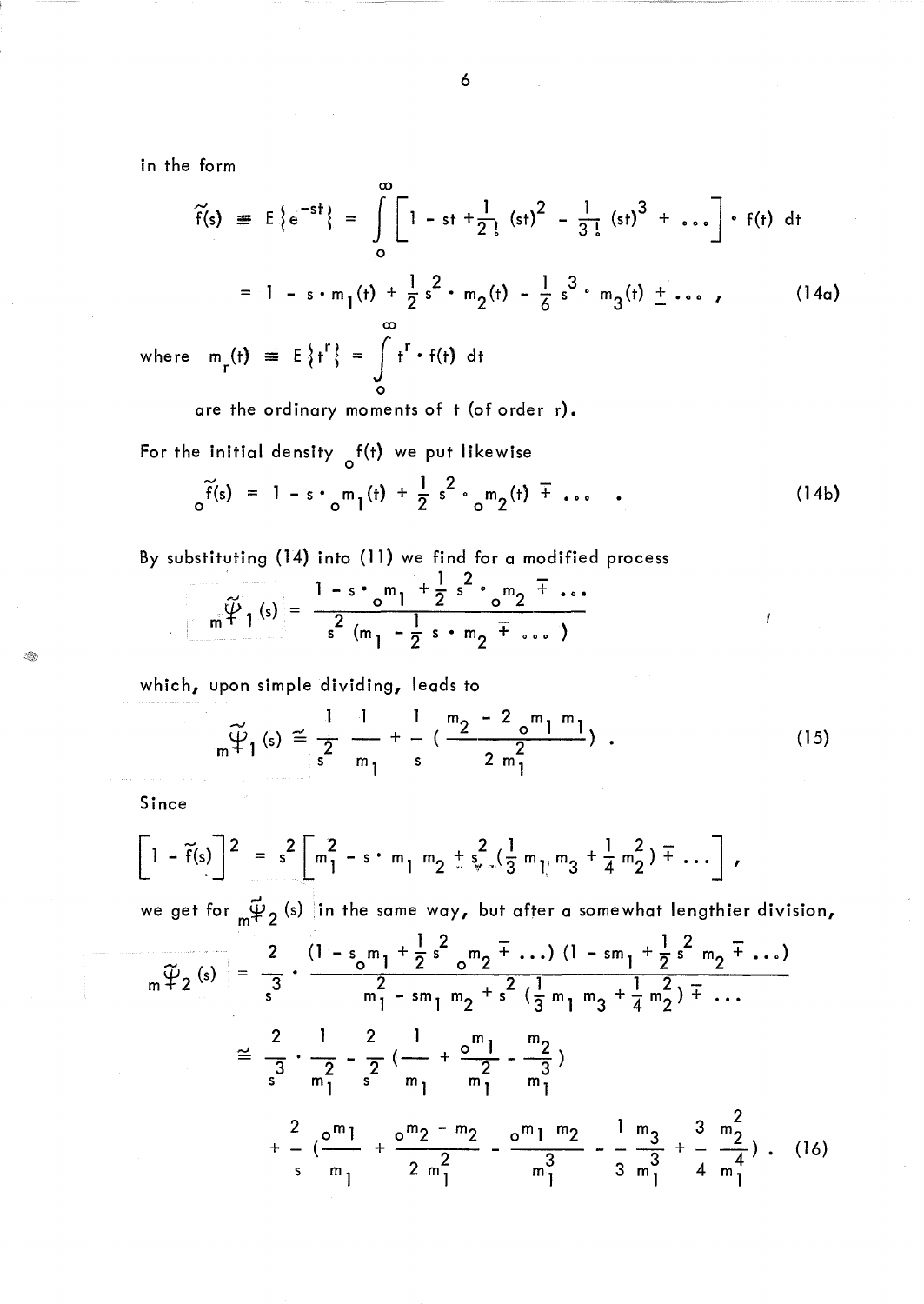Both  $\omega \widetilde{\Psi}_1$  (s) and  $\omega \widetilde{\Psi}_2$  (s) have only been developped into power series up to terms proportional to  $1/s$  and it is shown in the Appendix why this is sufficient.

Before the variance can be found, we have to evaluate the term  $\ _{m}\!\mathfrak{\leftarrow\!}{}_{1}^{2}\left($ t) (or its transform) which appears in (4b). However, this is no major obstacle. Since (15) shows that  $\ {}_{\mathbf{m}}\widetilde{\Psi}_{\mathbf{1}}\left( \mathbf{s}\right)$  is of the form

$$
{}_{m}\widetilde{\Psi}_{1}\left(s\right) \stackrel{\simeq}{=} \frac{\alpha}{s^{2}} + \frac{b}{s} ,
$$

this corresponds to the original

$$
\psi_1(t) \cong a \cdot t + b , \qquad \text{for } t \to \infty,
$$

and therefore

÷.

$$
{}_{m}\psi_{1}^{2}(t) \cong a^{2} t^{2} + 2 abt + b^{2},
$$

the transform of which is

$$
\mathcal{L}\left\{\mu^2\left(t\right)\right\} \cong \frac{2\alpha^2}{s^3} + \frac{2\alpha b}{s^2} + \frac{b^2}{s}, \qquad \text{for } s \to 0. \tag{17}
$$

ln our case, due to (15) , we have

$$
a = \frac{1}{m_1}
$$
 and  $b = \frac{m_2 - 2 \cdot m_1 m_1}{2 \cdot m_1^2}$ 

According to (4b) the transformed variance for a modified process is given by

$$
\widetilde{\sigma}_{k}^{2}(s) = \widetilde{\pi}_{k}^{2}(s) + \widetilde{\pi}_{k}^{2}(s) + \widetilde{\pi}_{k}^{2}(s) - \mathcal{L}_{m}^{2}(t)^{2}(t) \bigg\}.
$$

By substituting  $(15)$ ,  $(16)$  and  $(17)$  this can be brought, after some rearrangements, into the form

ungements, into the form

\n
$$
m \widetilde{\sigma}_{k}^{2}(s) \cong \frac{1}{2} \left[ \frac{m_{2} - m_{1}^{2}}{m_{1}^{3}} \right] + \frac{1}{s} \left[ \frac{m_{1}}{m_{1}} - \frac{m_{1}^{2}}{m_{1}^{2}} + \frac{0}{m_{2}^{2}} \right]
$$
\n
$$
- \frac{1}{2} \frac{m_{2}}{m_{1}^{2}} - \frac{0}{m_{1}^{3}} - \frac{m_{1} m_{2}}{m_{1}^{3}} - \frac{2}{3} \frac{m_{3}}{m_{1}^{3}} + \frac{5}{4} \frac{m_{2}^{2}}{m_{1}^{4}} \right].
$$
\n(18)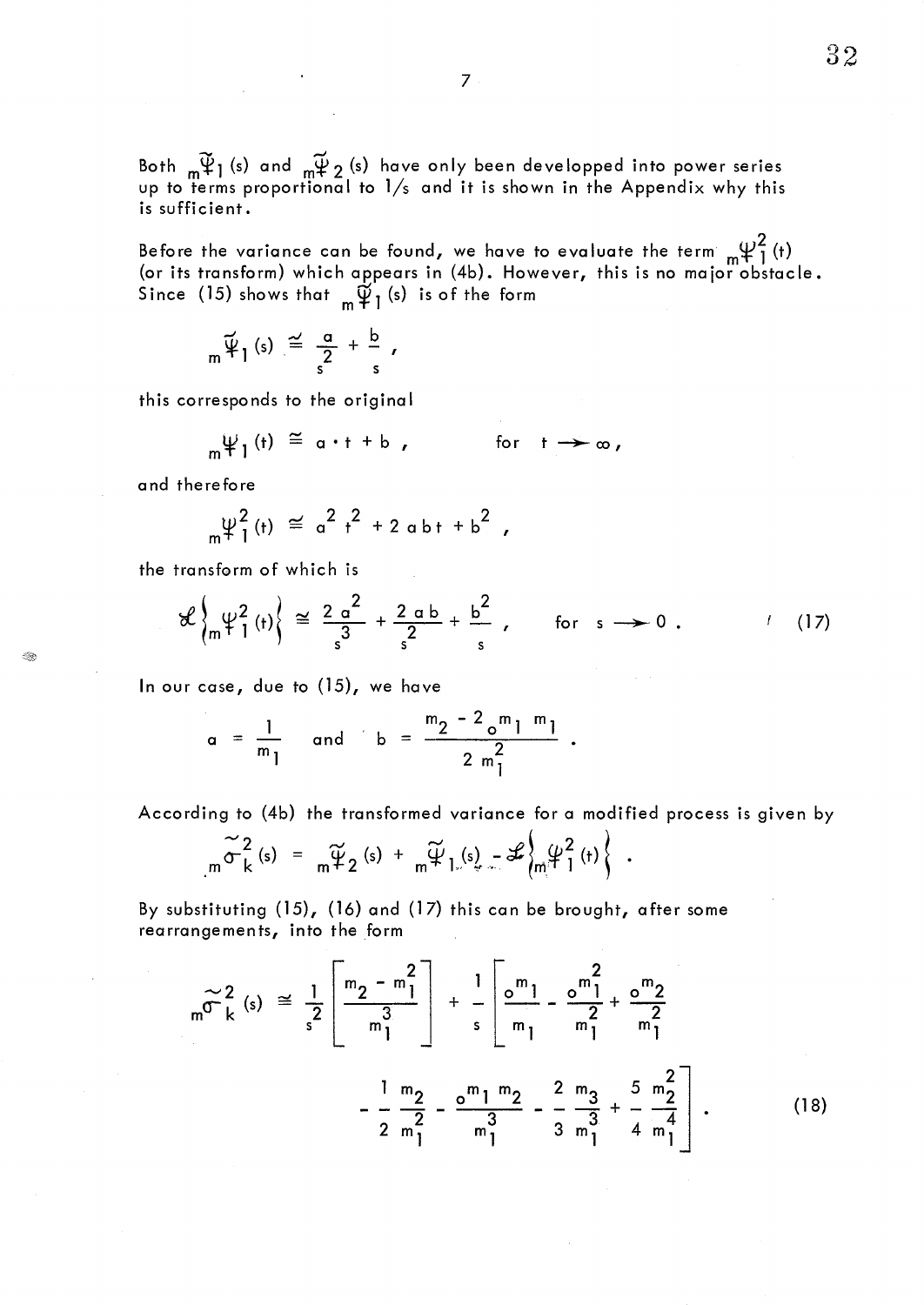The originals of (15) and (18) are the asymptotic expressions looked for, namely

$$
{}_{m}\hat{k}(t) \cong \frac{1}{m_{1}} - \frac{\circ^{m_{1}}}{m_{1}} + \frac{m_{2}}{2} \quad \text{and} \quad (19)
$$
\n
$$
{}_{m} \sigma^{2}(t) \cong (\frac{m_{2}}{m_{1}^{3}} - \frac{1}{m_{1}}) \cdot t + \frac{1}{m_{1}} \left[ \sigma^{m_{1}} - \frac{1}{m_{1}} \left( \sigma^{m_{1}^{2}} + \sigma^{m_{2}} - \frac{m_{2}}{2} \right) - \frac{1}{2} \left( \sigma^{m_{1}} m_{2} + \frac{2}{3} m_{3} \right) + \frac{5}{4} \frac{m_{2}^{2}}{m_{1}^{3}} \right]. \quad (20)
$$

Instead of using the ordinary moments  $m_r$  (t) given in (14), the formulae can sometimes be simplified by adopting instead the central moments  $\mu_r$  (t) which are defined by  $E\left\{ (t - m_1)^T \right\}$ .

Denoting as is usual  $\mu$  , by  $\sigma^{-}$  , the change can be made by the substitution  $\frac{2}{1}$  2

$$
m_2 = \sigma^2 + m_1^2
$$
  
\n
$$
m_3 = \mu_3 + 3 m_1 \sigma^2 + m_1^3
$$
 (21)

and likewise for the moments of the density  $\sigma$  f (t). After some simple algebra we arrive at

G.

$$
{}_{m}\hat{k}(t) \cong \frac{t}{m_{1}} + \frac{1}{2} - \frac{0}{m_{1}} + \frac{0}{2} \frac{e^{2}}{m_{1}^{2}}
$$
 and (22)

$$
{}_m\sigma_k^2(t) \cong \frac{\sigma^2}{m_1^3} \cdot t + \frac{1}{12} + \frac{\sigma^2}{m_1^2} - \frac{\sigma^2}{m_1^3} - \frac{\sigma^2}{m_1^3} - \frac{2}{3} \frac{\mu_3}{m_1^3} + \frac{5}{4} \frac{\sigma^4}{m_1^4} \tag{23}
$$

The four asymptotic relations (19), (20), (22) and (23) are the main result of the present study; the subsequent sections deal with specific applications.

Possibly the above relations hint to a general rule implying that an asymptotic moment of order r for k is specified by the moments of the interarrival time which go to order  $r+1$  for the density  $f(t)$ , but only to order r for  $\sigma^{f(t)}$ . However, since this conjecture is for the moment only based on the cases with  $r = 1$  and 2, it has to be considered with due caution.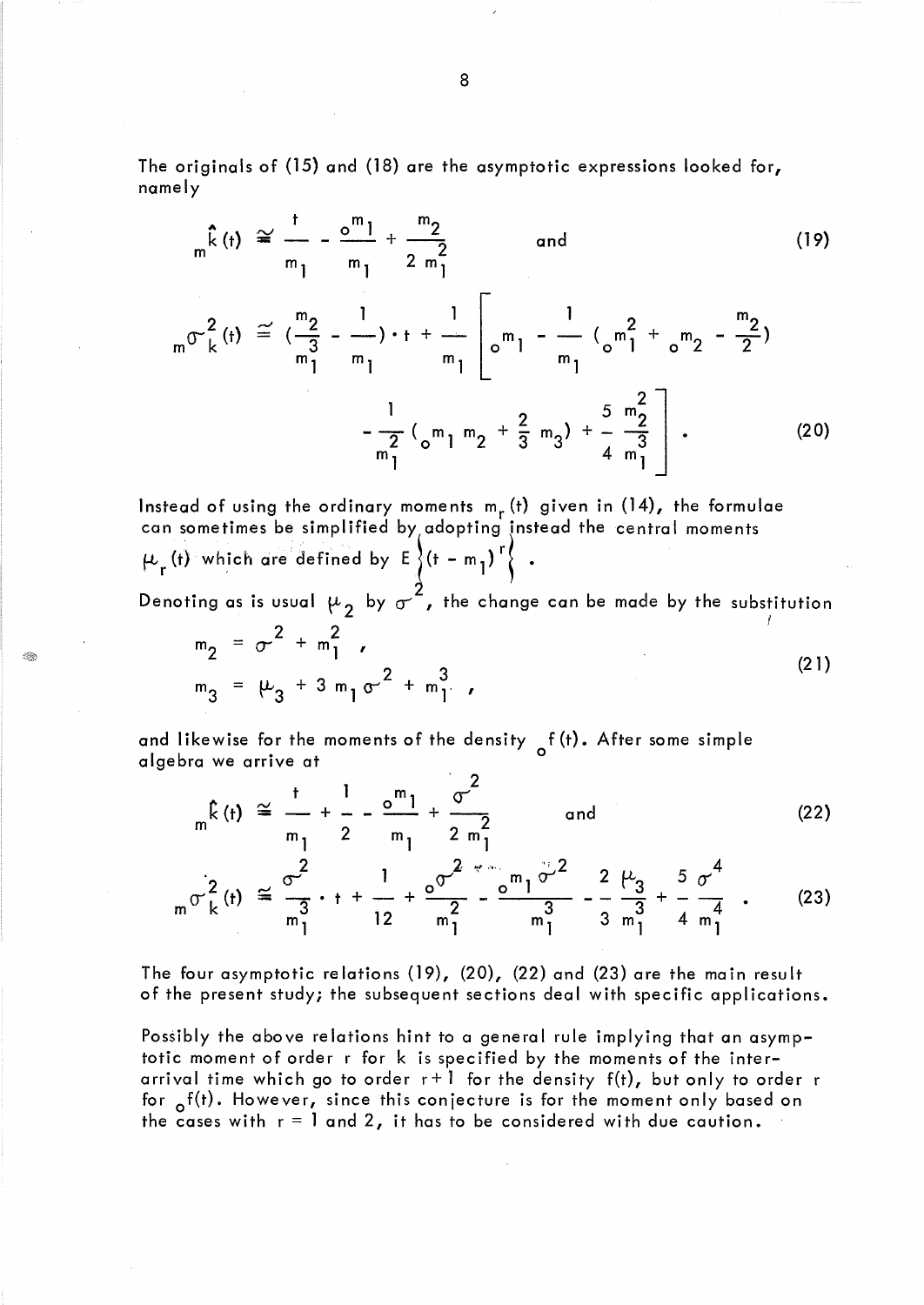#### 4. Specification of the type of counting process

The general formulae which are valid for a modified renewal process will now be specialized to the usual three types of counting processes mentioned in Table 1.

## a) Ordinary process

This is the simplest case. As  $_{\mathsf{o}} f$  (t) is identical with  $f$  (t), we can simply put  $\binom{m}{0}$  = m<sub>1</sub> and  $\binom{m}{2}$  = m<sub>2</sub> to obtain from (19) and (20) the corresponding expressions in terms of ordinary moments, i.e.

$$
\hat{k}(t) \approx \frac{t}{m_1} - 1 + \frac{m_2}{2 m_1^2} \tag{24}
$$

$$
{}_{\text{or}}\sigma_{k}^{2}(t) \cong \left(\frac{m_{2}}{m_{1}^{3}} - \frac{1}{m_{1}}\right) \cdot t - \frac{1}{2} \frac{m_{2}}{m_{1}^{2}} + \frac{5}{4} \frac{m_{2}^{2}}{m_{1}^{4}} - \frac{2}{3} \frac{m_{3}}{m_{1}^{3}} \tag{25}
$$

These results are identical to formula (2.8) and theorem  $5^*$  in  $\lceil 2 \rceil$  . ln terms of central moments, the re lations are

$$
\frac{1}{\text{or}^{\hat{k}}(t)} \cong \frac{1}{m_1} - \frac{1}{2} + \frac{\sigma^2}{2 m_1^2},
$$
 (26)

$$
\sigma^{2}_{\mathsf{cr}}(\mathsf{t}) \cong \frac{\sigma^{2}}{\mathsf{n}_{1}^{3}} \cdot \mathsf{t} + \frac{1}{12} + \frac{5}{4} \frac{\sigma^{4}}{\mathsf{n}_{1}^{4}} - \frac{2}{3} \frac{\mu_{3}}{\mathsf{n}_{1}^{3}} \tag{27}
$$

Equations (26) and (27) agree with the corresponding relations given in  $\left[\begin{smallmatrix} 4 \end{smallmatrix}\right]$  . b) Equilibrium process

As noted in Table 1, the initial density  $\delta(t)$  has to be chosen for an equilibrium process such that

$$
e^{f(t)} = \frac{1}{m_1} \int_{t}^{\infty} f(x) dx
$$
 (28a)

thus o

\* taking into account the notation introduced in (1.4)

9

(28b)

 $\widetilde{f}(s)$  =  $m_1 \cdot s$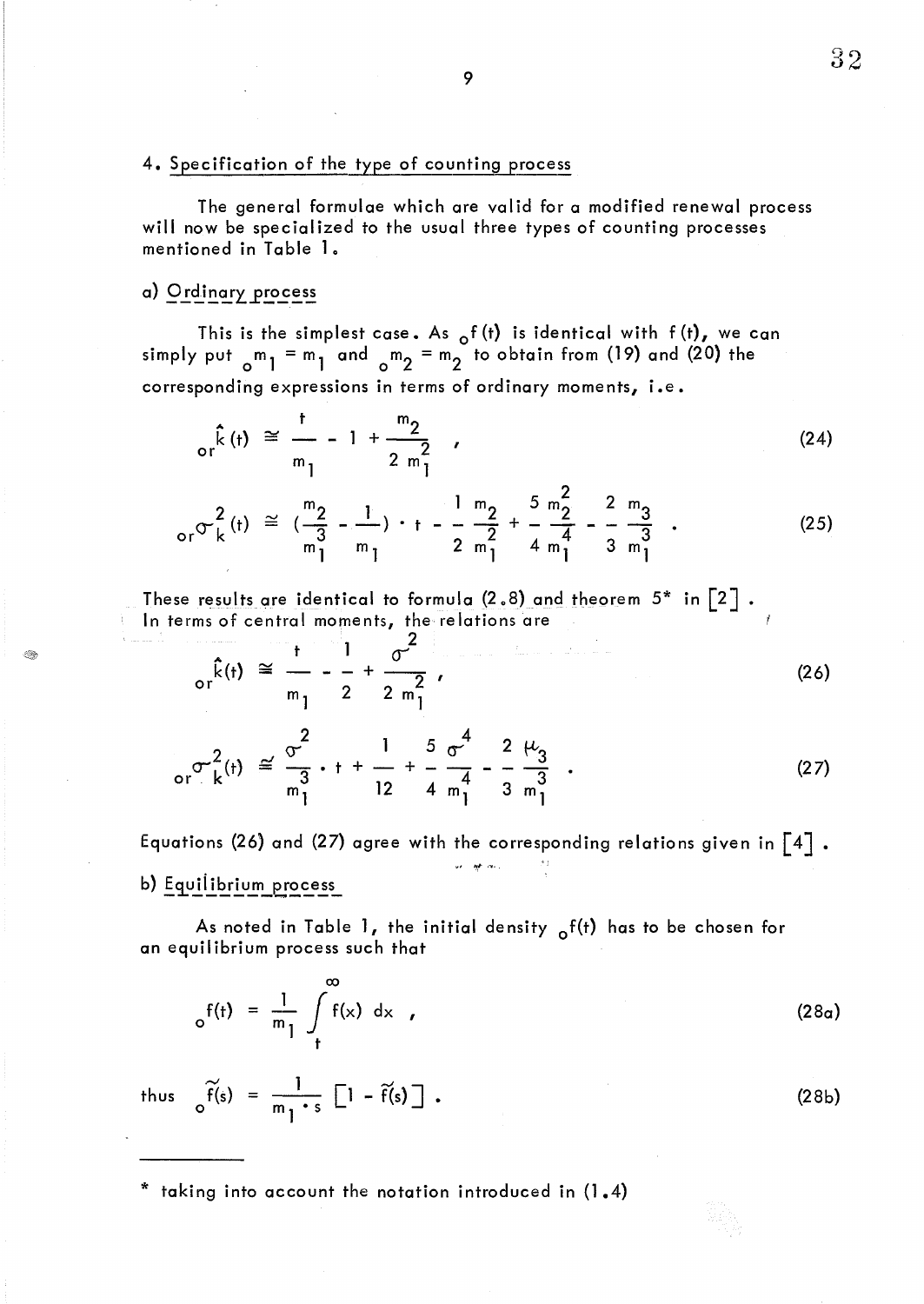By using the power expansion (14) and equating the corresponding coefficients of  $s^r$ , we find (see  $[6]$ , eq. 40) the general relation

$$
{}_{o}^{m} = \frac{m_{r+1}}{(r+1) \cdot m_{1}}
$$
 for  $r = 0, 1, 2, ...,$  (29)

 $m_2 = \frac{m_3}{3 m_1}$ 

hence  $m_2$  m<sup>3</sup>  $\sigma^{m}$ 1 =  $\frac{2}{2 m_1}$ ,  $\sigma^{m_2}$  =

and

$$
0^{\sigma^2} = \frac{1}{12 m_1^2} (4 m_1 m_3 - 3 m_2^2).
$$

Substitution of (29) into the general formulae (19) and (20) leads to

$$
eq^{\hat{k}(t)} = \frac{t}{m_1} \tag{30}
$$

$$
eq^{2}(t) \cong \left(\frac{m_{2}}{m_{1}^{3}} - \frac{1}{m_{1}}\right) \cdot t + \frac{1}{2} \frac{m_{2}^{2}}{m_{1}^{4}} - \frac{1}{3} \frac{m_{3}}{m_{1}^{3}} , \qquad (31)
$$

where  $(30)$  is known to be an exact result.

**ln** terms of central moments, the variance is also given by

$$
_{eq} \sigma_{k}^{2}(t) \approx \frac{\sigma^{2}}{m_{1}^{3}} \cdot t + \frac{1}{6} + \frac{1}{2} \frac{\sigma^{4}}{m_{1}^{4}} - \frac{1}{3} \frac{\mu_{3}}{m_{1}^{3}} \tag{32}
$$

Equation (32) agrees with the result given in  $\lceil 3 \rceil$ .

c) Free-counter process

For this case the results for the general modified process cannot be simplified. The moments  $_{\sf o}$ m<sub>r</sub> or  $_{\sf o}\mu_{\sf r}$  have to be taken as those belonging to the density f(t), but in the absence of a dead time. More explicit expressions are possible only if we specify the original counting process.

 $\omega$  . We can be

#### 5. The case of an original Po isson process

After having specialized the general results to certain experimental counting conditions which depend on the 'way the process is started (choice of time origin), we make an important further restriction by assuming that the original process (i.e. before insertion of a dead time) was of the Poisson type, with count rate  $\rho$  . This will lead us to the now well-known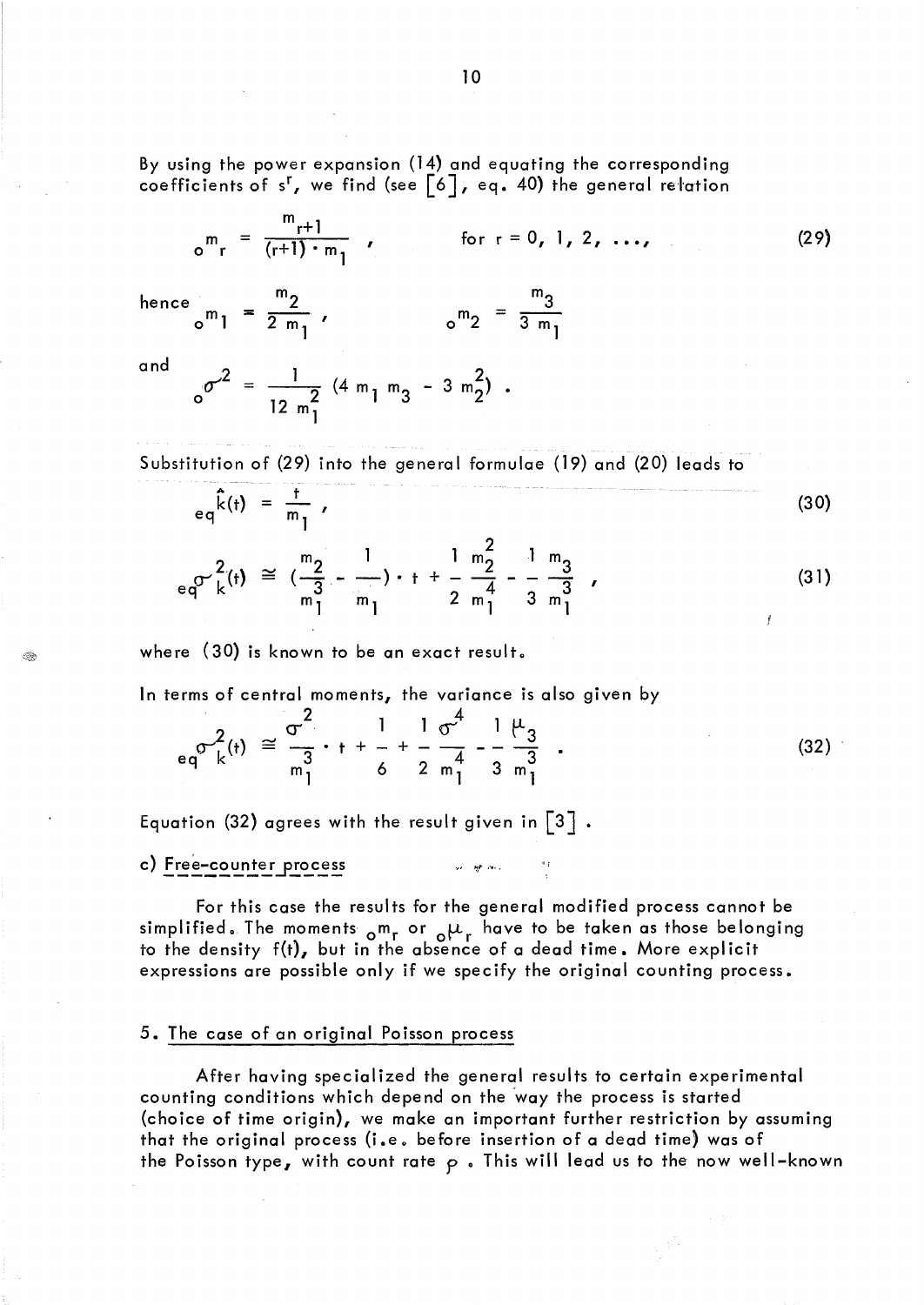asymptotic formulae which have been obtained before separately by repeated individual attacks. They are now derived as very special cases in a more general frame.

It is obviously of no relevance for the result whether one starts from the expression with ordinary or with central moments. We restrict ourselves to the latter ones as they are often a bit simpler; they are listed in Table 2 for convenience.

Table 2 - Moments for the interval density of a dead-time-distorted Poisson process. We use the abbreviations  $x = \rho \tau$  and  $y = e^X$ , where  $\rho$  is the original count rate.

| Moment           | for dead time 'T      | for free                                                      |                            |
|------------------|-----------------------|---------------------------------------------------------------|----------------------------|
|                  | non-extended          | extended                                                      | counter process            |
| $m_{\mathbf{1}}$ | $\frac{1}{6}$ (1 + x) | $\frac{1}{\sqrt{2}}$ y                                        |                            |
|                  | $\overline{52}$       | $\frac{1}{2}$ y (y - 2 x)                                     | $\overline{0}$             |
| ۳3               | $\overline{c^3}$      | $\frac{2}{\rho} \frac{2}{3} y (y^2 - 3 xy + \frac{3}{2} x^2)$ | $\overline{\mathcal{C}^3}$ |

Â.

It may be practical to give the formulae for expectation and variance also in tabular form (Tables 3 and 4). They all have been known before; for some earlier references see  $|1|$ .

Table 3 - Asymptotic expectation and variance for a Poisson process of rate  $\rho$ , distorted by a non-extended dead time  $\tau$  . The abbreviations  $\mathsf{x} = \rho \tau$ and  $\lambda = 1/(1+x)$  are used. Figure

| Process  | k(t) | $\sigma^2(t)$                                                                                                                                                  |
|----------|------|----------------------------------------------------------------------------------------------------------------------------------------------------------------|
| ordinary |      | $\left[\lambda(\rho t - x + \frac{1}{2}\lambda x^2)\right] \lambda^3 \left[\rho t - \frac{1}{12}\lambda x (12 - 6x - 4x^2 - x^3)\right]$                       |
|          |      | equilibrium $\left[\lambda \cdot \rho t\right]$ $\left[\lambda^3 \left[\rho t + \frac{1}{6} \lambda x^2 (6 + 4x + x^2)\right]\right]$                          |
|          |      | free counter $\left[\lambda(\rho t + \frac{1}{2} \lambda x^2) \right] \left[\lambda^3 \right] \left[\rho t + \frac{1}{12} \lambda x^2 (18 + 4x + x^2) \right]$ |

1 1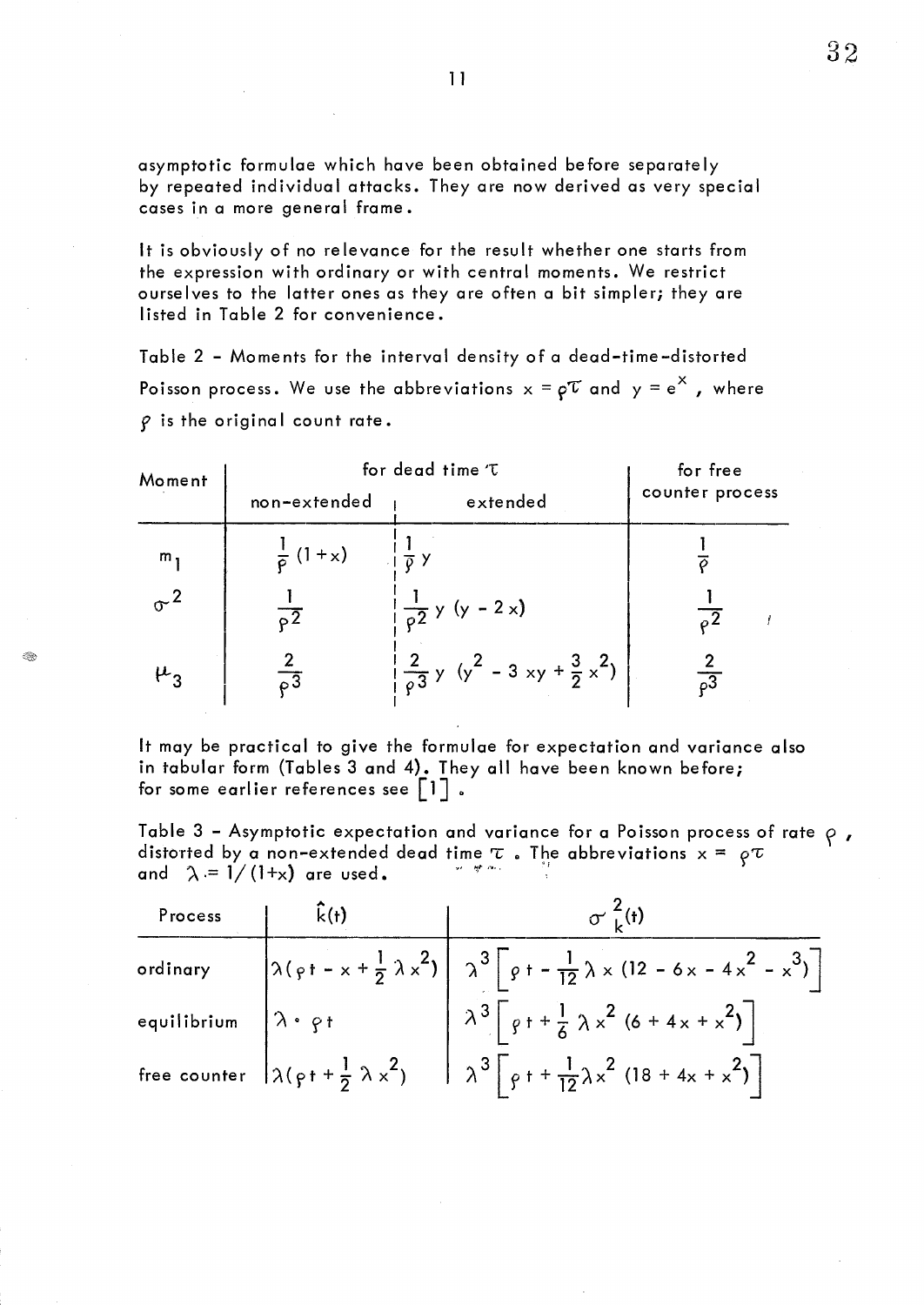Table 4 - As in Table 3, but for an extended dead time  $\tau$  . We put  $e^{X} = y$ .

| Process                                | k(f)                   |                                                                                         |
|----------------------------------------|------------------------|-----------------------------------------------------------------------------------------|
| ordinary                               | $\frac{1}{y} (9 + -x)$ | $\frac{1}{\sqrt{2}}$ $(y-2x)$ $y + x(y-3x)$                                             |
| equilibrium $\frac{1}{y} \cdot \rho t$ |                        | $\frac{1}{\sqrt{2}}\left[ (y-2x) \rho + x^2 \right]$                                    |
|                                        |                        | free counter $\frac{1}{y} (p + y - 1 - x) \frac{1}{y^2} [(y-2x) p + 1 - y + x(2-y+3x)]$ |

Incidentally, it seems reasonable to think that such a more general framework as outlined in section 4 would also be the appropriate basis for a possible generalization of the study of counting processes to a more general type of dead time or to one which might be taken as a random quantity.

#### 6. Asymptotic variance-to-mean ratios

R

It may be worthwhile to have a quick look at the asymptotic forms which the variance-to-mean ratio, defined by

$$
V(t) = \frac{\sigma_k^2(t)}{\hat{k}(t)}
$$
 (33)

takes for the different cases considered above.

Some time ago, an example of the exact numerical behaviour of V has been presented for an equilibrium process and a non-extended dead time  $\lceil 7 \rceil$ : These results revealed a fairly complicated structure which, however, could be very weil confirmed by Monte Carlo simulations. More recently this ratio V has been studied very thoroughly by Libert  $\lceil 8 \rceil$  for the three processes and for both types of dead time. As little of real interest can be added to his results, we shall confine ourselves to a cursory treatment.

By using the general relations (22) and (23) it is obviously possible to give an expression for the asymptotic ratio  $V(t)$ , and the same is true for the specifie counting processes, using for instance the relations given in (26) and (27) or in (30) and (31). However, no further simplifications seem to be possible for these general expressions.

<sup>\*</sup> Note that in the legend of Fig. 1 the expressions "full line" and "broken line" should be interchanged.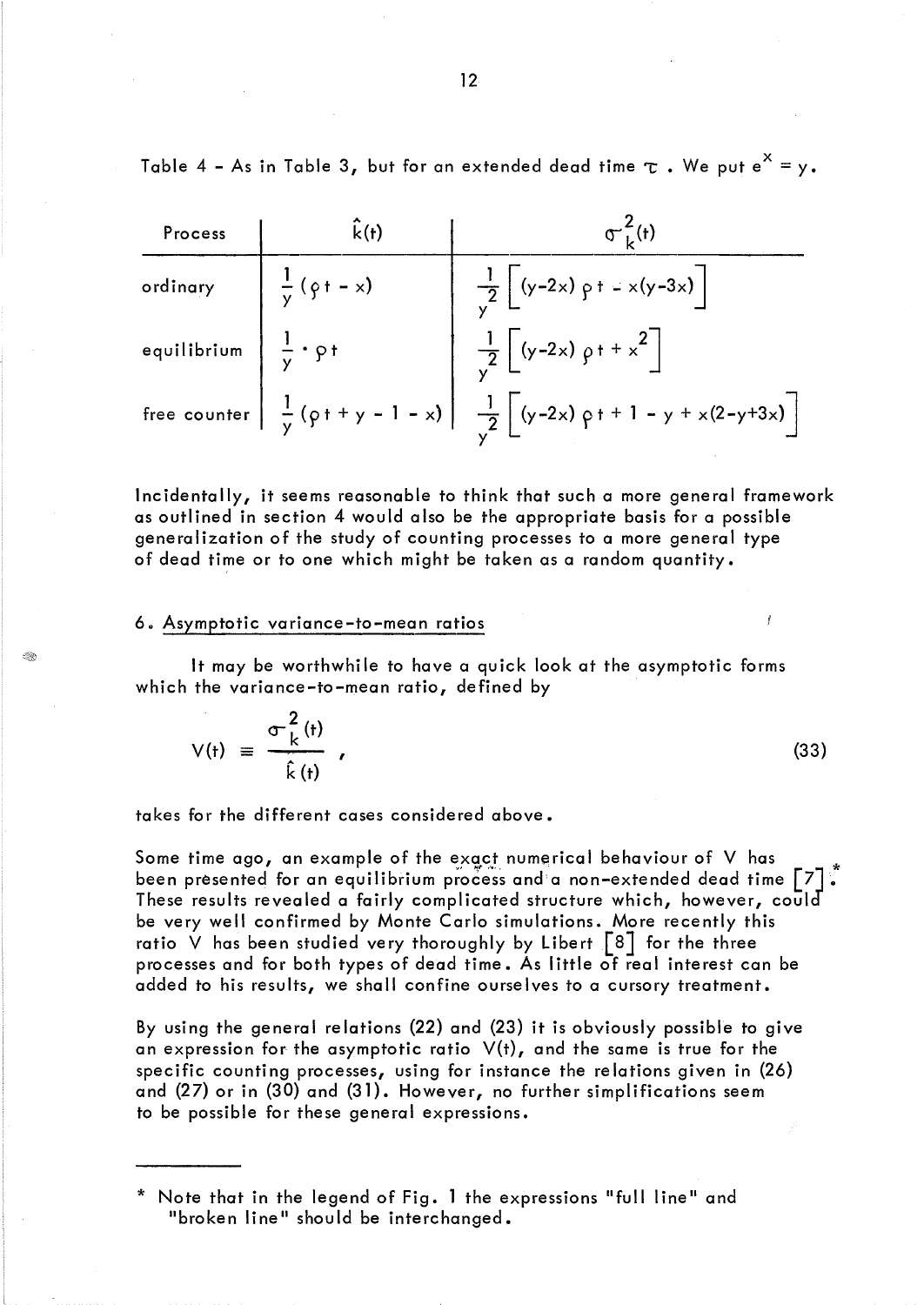It is only by assuming a specifie original process, in particular a Poisson process, that some additional (although modest) developments become possible. Let us consider the various cases separately in what follows.

# $A - V(t)$  for a non-extended dead time

# a) Ordinary process

By substituting the corresponding expressions from Table 3 into (33) we obtain

$$
\mathsf{or} \mathsf{V}(\mathsf{t}) \cong \lambda^2 \cdot \frac{1 - \mathfrak{V} \cdot \frac{\lambda}{12} (12 - 6x - 4x^2 - x^3)}{1 - \mathfrak{V} \cdot (1 - \frac{1}{2} \lambda x)}, \qquad (34a)
$$

where  $\vartheta \equiv \frac{x}{\mu} = \frac{\tau}{t}$ 

I.

By a series development of the denominator we can also write (to first order in  $\mathcal{Y}$ )

$$
\begin{array}{ll}\n\text{or}\n\sqrt{t} & \text{if}\n\begin{bmatrix}\n\cos(34b) \\
\sin(34b) \\
\cos(34b)\n\end{bmatrix}\n\end{array}
$$

## b) Equilibrium process

This case is particularly simple. By use of Table 3 we find

$$
e_{q}V(t) \cong \frac{1}{\lambda\mu} \cdot \lambda^{3} \left[\mu + \frac{1}{6} \lambda x^{2} (6 + 4x + x^{2})\right]
$$

$$
= \lambda^{2} \left[1 + \vartheta^{2} \cdot \frac{\lambda x}{6} (6 + 4x + x^{2})\right]. \tag{35}
$$

# c) Free counter process

Since from Table 3 we have

$$
f_r^{\hat{k}-1}(t) \cong \frac{1}{\lambda} (\mu + \frac{1}{2} \lambda \times^2)^{-1} \cong \frac{1}{\lambda \mu} (1 - \nu^{\hat{k}} \cdot \frac{\lambda \times}{2})
$$

there results for this case

$$
f_{r}V(t) \cong \lambda^{2}\left[1+\sqrt{2}\cdot\frac{\lambda x}{12}(18+4x+x^{2})\right]\cdot(1-\sqrt{2}\cdot\frac{\lambda x}{12}\cdot 6)
$$
  
\n
$$
\cong \lambda^{2}\left[1+\sqrt{2}\cdot\frac{\lambda x}{12}(12+4x+x^{2})\right],
$$
\n(36)

which coincides with the corresponding asymptotic value (34b) for the ordinary process.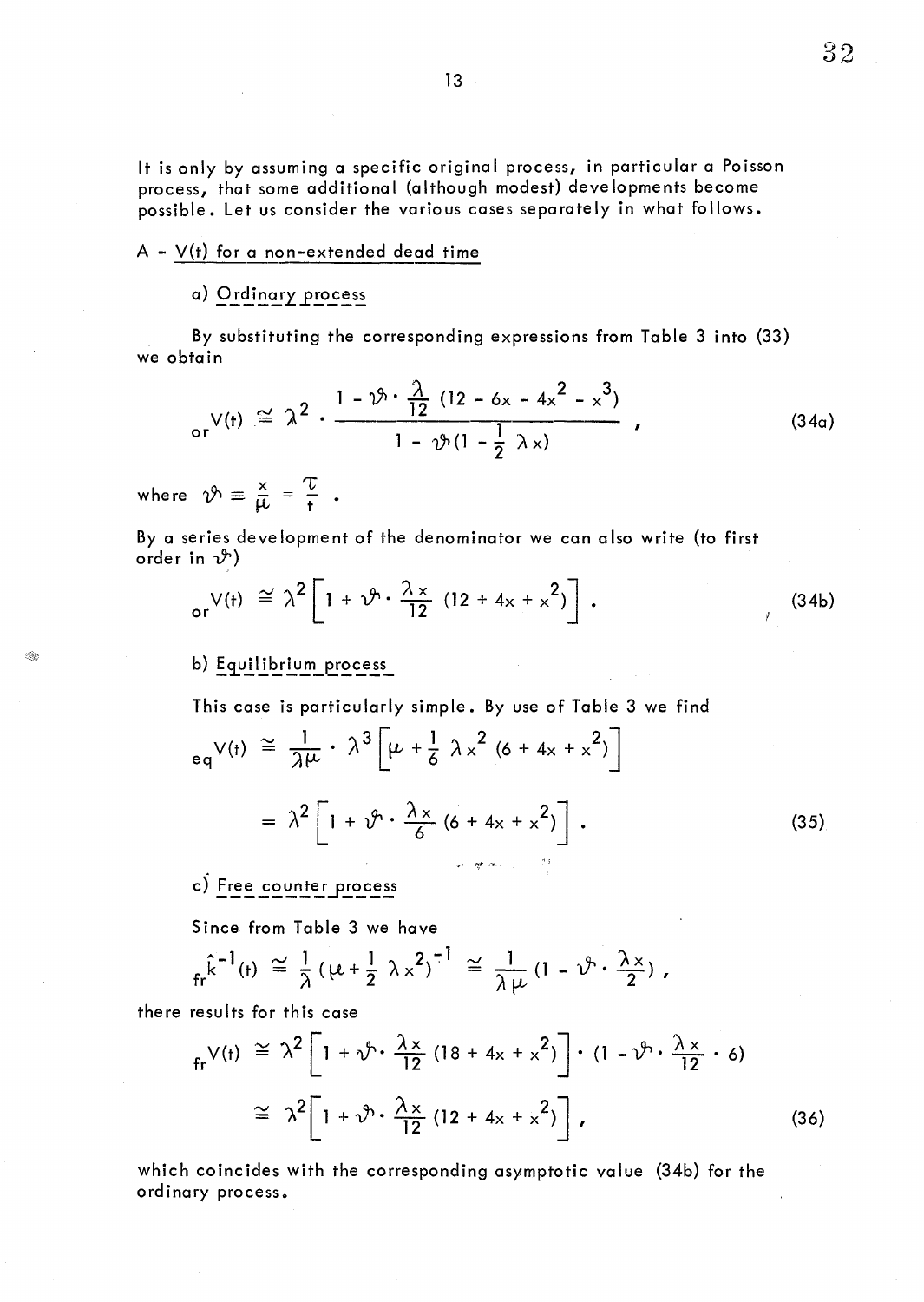Hence, neglecting the small difference in the term which is proportional to  $x^2$   $\mathcal{P}$ , we arrive at a common asymptotic approximation for non-extended (n) dead times, name Iy

$$
V_{n}(t) \cong \lambda^{2} (1 + \vartheta \cdot \lambda x), \qquad (37)
$$

which is supposed to be adequate for most practical cases.

 $B - V(t)$  for an extended dead time

a) Ordinary process

From the values given in Table 4 we can form the ratio

$$
\sigma_{\mathsf{r}} V(\mathsf{t}) \cong \frac{1}{\gamma} \left[ \frac{\gamma - 2x - \vartheta(\gamma - 3x)}{1 - \vartheta} \right] = 1 - \frac{x (2 - 3 \vartheta)}{\gamma (1 - \vartheta)} , \qquad (38a)
$$

which is rigorous for  $\sqrt{2} \leq 0.5$  (i.e.  $t \geq 2^{\tau}$ ).

By a series development of the denominator, we obtain the simple approximdte form

$$
\mathsf{or} \, \mathsf{V}(\mathsf{t}) \, \cong \, 1 - \frac{\mathsf{x}}{\mathsf{y}} \, (2 - \mathsf{Y}) \, . \tag{38b}
$$

b) Equilibrium process

ln this case the ratio V becomes

$$
e_q V(t) \approx \frac{1}{y} \left[ (y - 2x) + \frac{x^2}{\mu} \right] = 1 - \frac{x}{y} (2 - y^2),
$$
 (39)

and the formula is exact for  $\mathcal{V} \leq 1$ .

c) Free counter process ,,' ~,. ..... , ",

After some rearrangements, V can here be brought into the form  $V(t) \approx 1 - \frac{1}{x} \left[ \frac{2x (\mu - 1) + y^2}{1 + x^2} \right]$ 2 <u>- 3x</u> 2  $f_r V(t) \approx 1 - \frac{1}{y} \left[ \frac{2x (\mu - 1) + y - 3x - 1}{\mu + y - 1 - x} \right]$ , (40a)

a result which is rigorous for  $t \geqslant 2 \tau$ .

An equivalent form including 
$$
\vartheta
$$
 instead of  $\mu$ , exact for  $\vartheta \le 0.5$ , reads  
\n
$$
f_{\text{r}}(t) \approx 1 - \frac{1}{y} \left[ \frac{2x^2 + \vartheta (y^2 - 1 - 2x - 3x^2)}{x + \vartheta (y - 1 - x)} \right].
$$
\n(40b)

A comparison of the results given for an extended de ad time with those indicated in [8] shows that they are identical or equivalent.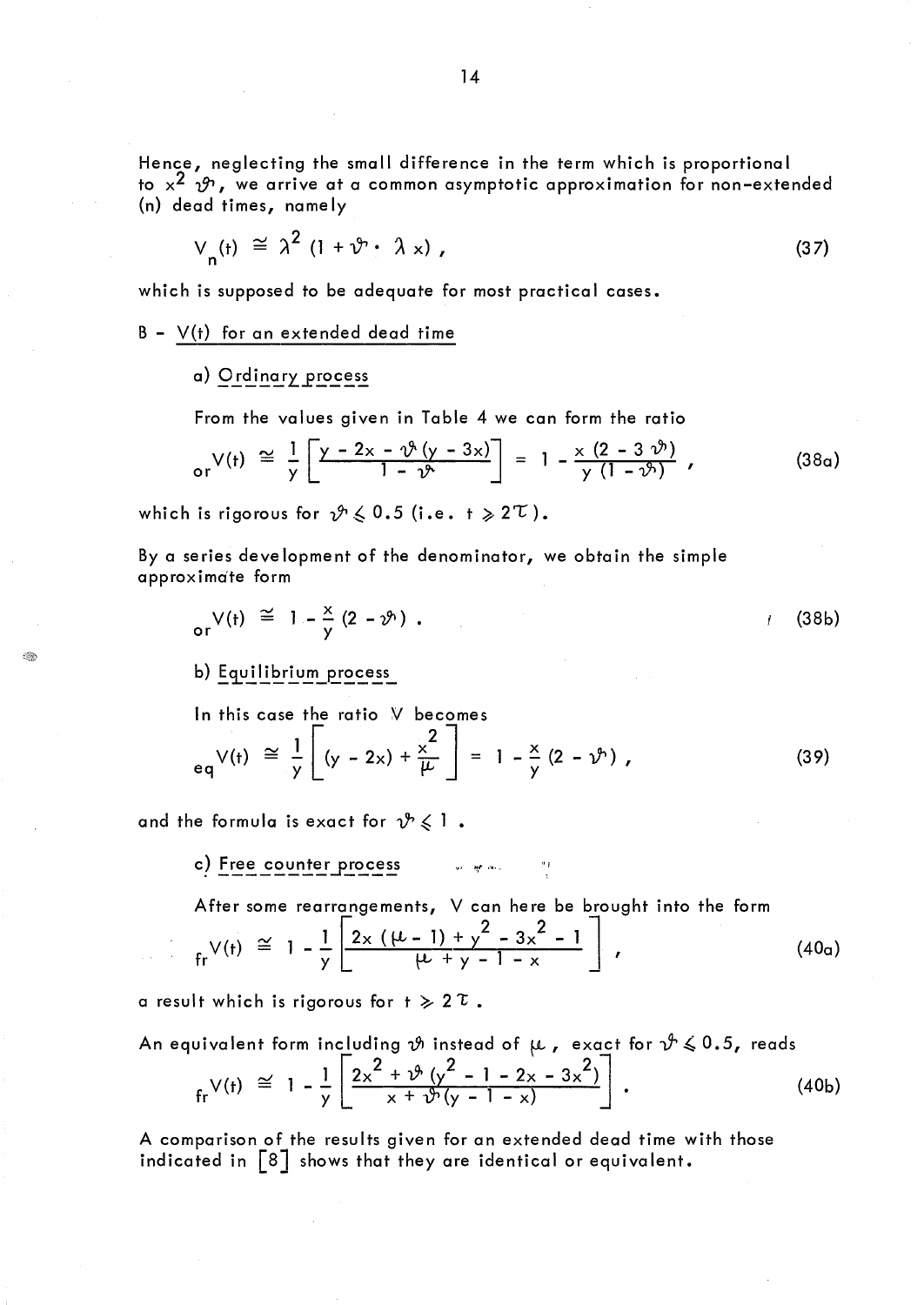As a common asymptotic approximation for an extended (e) dead time, the expression

$$
V_e(t) \cong 1 - \frac{x}{y} (2 - \vartheta)
$$

can be used.

It has been noted by Libert that in general a much smoother behaviour of V will be obtained if the empirical mean value  $\hat{k}(t)$  is used as the independent variable instead of the original expectation  $\mu = \rho t$ . ln a few cases - especially for an extended de ad time - exact relations for V can then be obtained (for  $\mathcal{P} \leq 0.5$  or 1). Thus, starting from (38a), which may be written as

or 
$$
V(t) = 1 - \frac{1}{y} (\mu - x) \cdot \frac{x (2 - 3 \vartheta)}{(\mu - x) \cdot (1 - \vartheta)}
$$
,

and substituting

$$
\hat{k} = \frac{1}{y} (\mu - x),
$$

we arrive at

G.

$$
o_r V(t) = 1 - \hat{k} \cdot \frac{\vartheta(2 - 3\vartheta)}{(1 - \vartheta)^2} \quad . \tag{42}
$$

Likewise one gets for the equilibrium case from (39)

$$
eqV(t) = 1 - \frac{\mu}{y} \frac{x}{\mu} (2 - \vartheta) = 1 - \hat{k} \cdot \vartheta (2 - \vartheta).
$$
 (43)

Both (42) and (43), where  $\,$  V is a linear function of  $\hat{\mathsf{k}}$ , have already been given in  $\lceil 8 \rceil$ .

Finally, we may state that for the non-extended case, since  $\lambda\cong1$  – k  $\vartheta$ and  $\lambda x = 1 - \lambda$ , (37) can also be written as

$$
V_n(t) \cong (1 - \hat{k}\vartheta)^2 \cdot (1 + \hat{k}\vartheta^2) \tag{44}
$$

Similarly, it follows from (41) for an extended dead time, where  $\hat{k} \cong \mu/y$ , that

$$
V_{e}(t) \cong 1 - \vartheta (2 - \vartheta) \hat{k} . \tag{45}
$$

Hence, a simple approximate form, valid for any type of dead time, is given by

$$
V(t) \cong 1 - 2\upsilon^6 \cdot \hat{k} \tag{46}
$$

 $32$ 

 $(41)$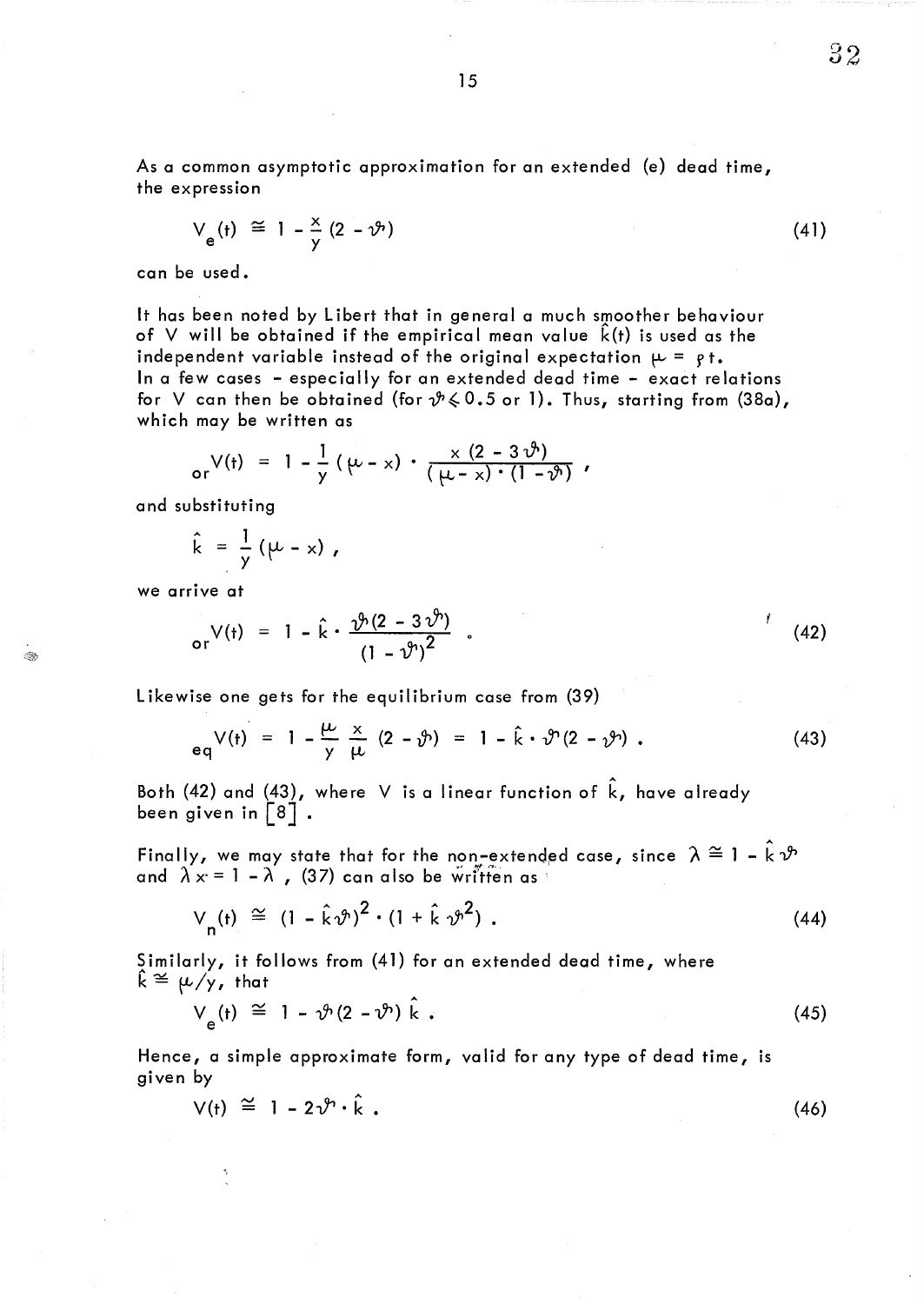The variance-to-mean ratio is a practical means of describing the deviation of the experimental statistics from that of a Poisson process. However, it is necessarily an incomplete characteristic and in particular it should not be considered as a standard method for determining the dead time involved. Besides, there will often exist additional contributions to the variance (as e.g. fluctuations in the detection efficiency) which are difficult to measure separately. In any case, such a result would need confirmation by an independent method.

#### APPENDIX

### On the series development of Laplace transforms

The question has recently been asked by one of our correspondents why the formal power series developments of a Laplace transform (as they have been.used here e.g. in section 3) are always stopped at terms which are proportional to  $1/s$ . As this problem may also come up to the reader, we shall try to answer it here.

For this purpose let us consider a function  $F(t)$ , the transform of which presents itself in the form of a power series in s, thus

$$
\widetilde{F}(s) \equiv \mathcal{L}\{F(t)\} = \sum_{i} c_i \cdot s^{i} = \sum_{n=1}^{n} a_n \cdot \frac{1}{s^n} + \sum_{m=1}^{m} b_m \cdot s^{m-1}, \quad (A1)
$$

where the coefficients c<sub>.</sub>, a and b<sub>m</sub> are independent of s, and with <br>n' and m' <sub>></sub> 1.

For the usual one-sided definition of the transform of a given function For the usual one–sided definition of the transfo $f(t)$ , namely

 $\infty$ 

43

$$
\widetilde{f}(s) \equiv \mathcal{L}\left\{f(t)\right\} \equiv \int_{0}^{\infty} f(t) \cdot e^{-st} dt , \qquad (A2)
$$

where the original variable t is integrated over positive values, the well-known rule for differentiation (of order m) of a function f{t) says that

$$
\mathcal{L}\left\{f^{(m)}(t)\right\} = s^{m} \cdot \widetilde{f}(s) - \sum_{j=1}^{m} s^{m-j} \cdot f^{(j-1)}(0) , \qquad (A3)
$$

with  $f^{(0)}(t) \equiv f(t)$  and m = 0, 1, 2, ...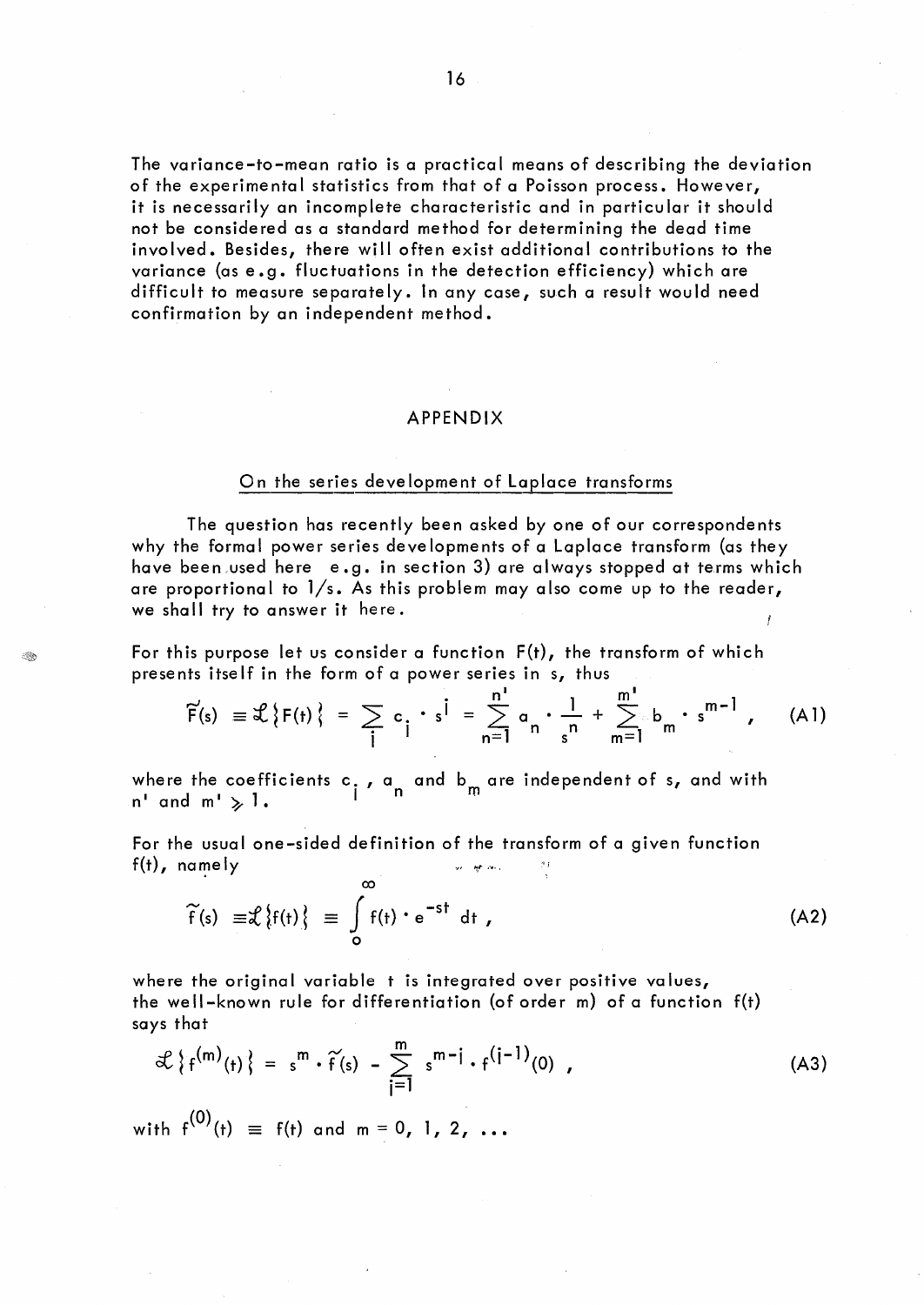An annoying problem seems to arise here From the need to know in (A3) the derivatives of  $f(t)$  at the origin. Happily, this can be circumvented in the following way. If f(t) vanishes for negative arguments (which is our case since t is a positive time interval), the integration in the defining transform can also be performed from  $-\infty$  to  $+\infty$ . In other words, we may interpret our transformed functions as two-sided (or bilateral) Laplace

 $32$ 

$$
\widetilde{f}(s) \equiv \mathcal{L}_{\text{II}}\{f(t)\} \equiv \int_{-\infty}^{\infty} f(t) \cdot e^{-st} dt . \qquad (A4)
$$

ln this case, however, the rule for differentiation is much simpler (as may be found in any good textbook) and reads

$$
\mathcal{L}_{\text{II}}\left\{\frac{d^m f(t)}{dt^m}\right\} = s^m \cdot \mathcal{L}_{\text{II}}\left\{f(t)\right\} = s^m \cdot \widetilde{f}(s) \quad . \tag{A5}
$$

or likewise

transforms, i.e.

$$
\mathcal{L}^{-1}_{II}\left\{s^{m} \cdot \widetilde{f}(s)\right\} = \frac{d^{m} f(t)}{dt^{m}} \quad . \tag{A6}
$$

Let us now make the special choice  $f(t) = U(t)$ , hence  $\widetilde{f}(s) = 1/s$ . In order to determine the original of  $\widetilde{F}(s)$ , we look at the second sum in (A1). For any term  $m > 1$  we get, by comparing with (A6),

$$
\mathcal{L}^{-1}\left\{b_m s^m \cdot \frac{1}{s}\right\} = b_m \cdot \frac{d^m}{dt^m} \cup (t) = 0, \quad \text{for } t \neq 0. \tag{A7}
$$

This shows that in the series development of  $\widetilde{F}(s)$  in (A1) it will be sufficient to consider the first sum over n, since all the originals corresponding to the terms of the sum over myanish according to (A7). The highest power in s to be considered is thus s<sup>-1</sup>. Therefore, the original function corresponding to (A1) is given by

$$
F(t) = \sum_{n=1}^{n!} \frac{a_n}{(n-1)!} \cdot t^{n-1}, \quad \text{for } t > 0.
$$

In particular,  $F(t)$  has no terms proportional to  $t^{-1}$  or  $t^{-2}$ , etc.

This is only apparently different if algebraic operations have first to be performed with the transformed quantities (e.g. multiplication): the s<sup>-1</sup> rule then has to be respected for the final transformed result of which the original is determined by a term-by-term inversion.